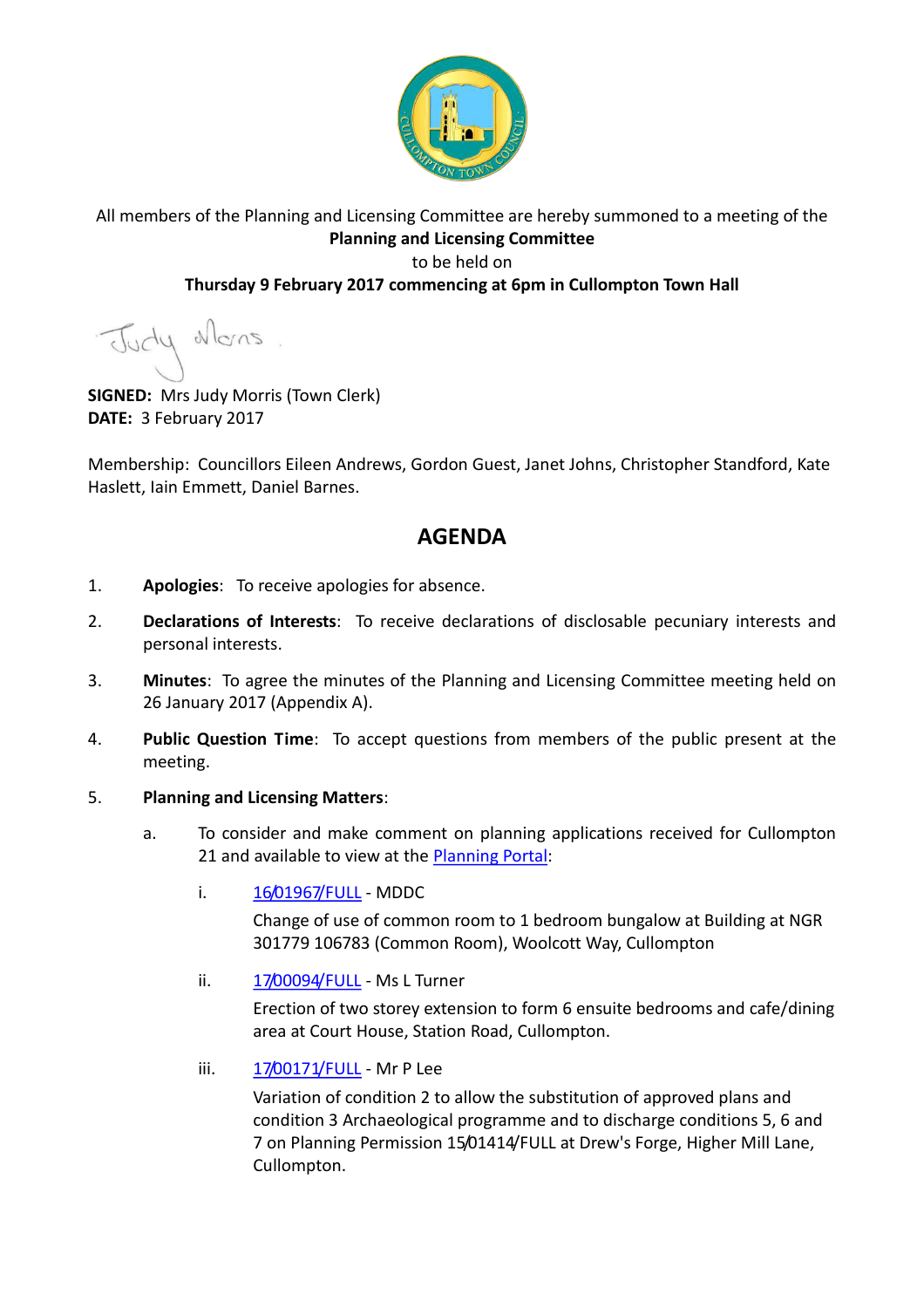## iv. [17/00175/FULL](https://planning.middevon.gov.uk/online-applications/applicationDetails.do?activeTab=documents&keyVal=OKPDOZKS04G00) - Mr P Coulton Retention of fixed fence to flat roof at 61B Fore Street, Cullompton

b. To receive planning determinations and consider any other planning matter brought forward at the discretion of the Chair.

#### **Approved**

| 15/01366 FULL |              | Mr M Morgan            | Retention of uPVC windows at Flats 1 & 2,<br>44 Fore Street, Cullompton                                                                                                                                                                                   |
|---------------|--------------|------------------------|-----------------------------------------------------------------------------------------------------------------------------------------------------------------------------------------------------------------------------------------------------------|
| 15/01742 FULL |              | Mr G Ford              | Erection of a conservatory at 26 Culm Lea,<br>Cullompton                                                                                                                                                                                                  |
| 15/01827 LBC  |              | Mr W Gale              | Listed Building Consent for the removal of<br>internal<br>walls, erection<br>0f<br>two<br>$\overline{a}$<br>supporting pier, levelling of a section of<br>floor, painting of external façade and<br>internal alterations at 24 Fore Street,<br>Cullompton |
| 15/01907 FULL |              | Mr T Ahern             | Retention of change of use of one room<br>from a shop to an additional bedroom for<br>a house of multiple occupancy. at 27 High<br>Street, Cullompton                                                                                                     |
| 15/01915      | <b>FULL</b>  | Mr W Elworthy          | Variation of conditions 2 (approved<br>drawings) and 8 (site location plan) of<br>Planning Permission 04/00888/FULL at<br>300479<br>at<br><b>NGR</b><br>105981<br>Land<br>(adj<br>Colebrooke Court), Colebrooke<br>Lane,<br>Cullompton                    |
| 16/00013 FULL |              | Mr M Farmer            | Change of use of agricultural land to<br>domestic curtilage and erection of garage<br>at Land and buildings at NGR 300589<br>105835 (Colebrooke Lane), Cullompton                                                                                         |
| 16/00039      | <b>HOUSE</b> | Mr and Mrs T<br>Carver | Erection of new storage shed following<br>demolition of garage and workshop at<br>Claremont, 65 Fore Street, Cullompton                                                                                                                                   |
| 16/00094 FULL |              | Mr W Elworthy          | Rebuilding of existing stone wall and<br>widening of vehicular access to improve<br>visibility at Land a nd Buildings at NGR<br>300628 106008 (Colebrooke Court),<br>Colebrooke Lane, Cullompton                                                          |
| 16/00170      | <b>HOUSE</b> | Mr A Armstrong         | Erection of two-storey side extension over<br>existing garage at 1 Gatehouse Close,<br>Cullompton                                                                                                                                                         |
| 16/00181 FULL |              | Mrs B Knight           | Erection of extension to replace existing<br>conservatory and creation of window in<br>side elevation at 12 Goldfinch Drive,<br>Cullompton                                                                                                                |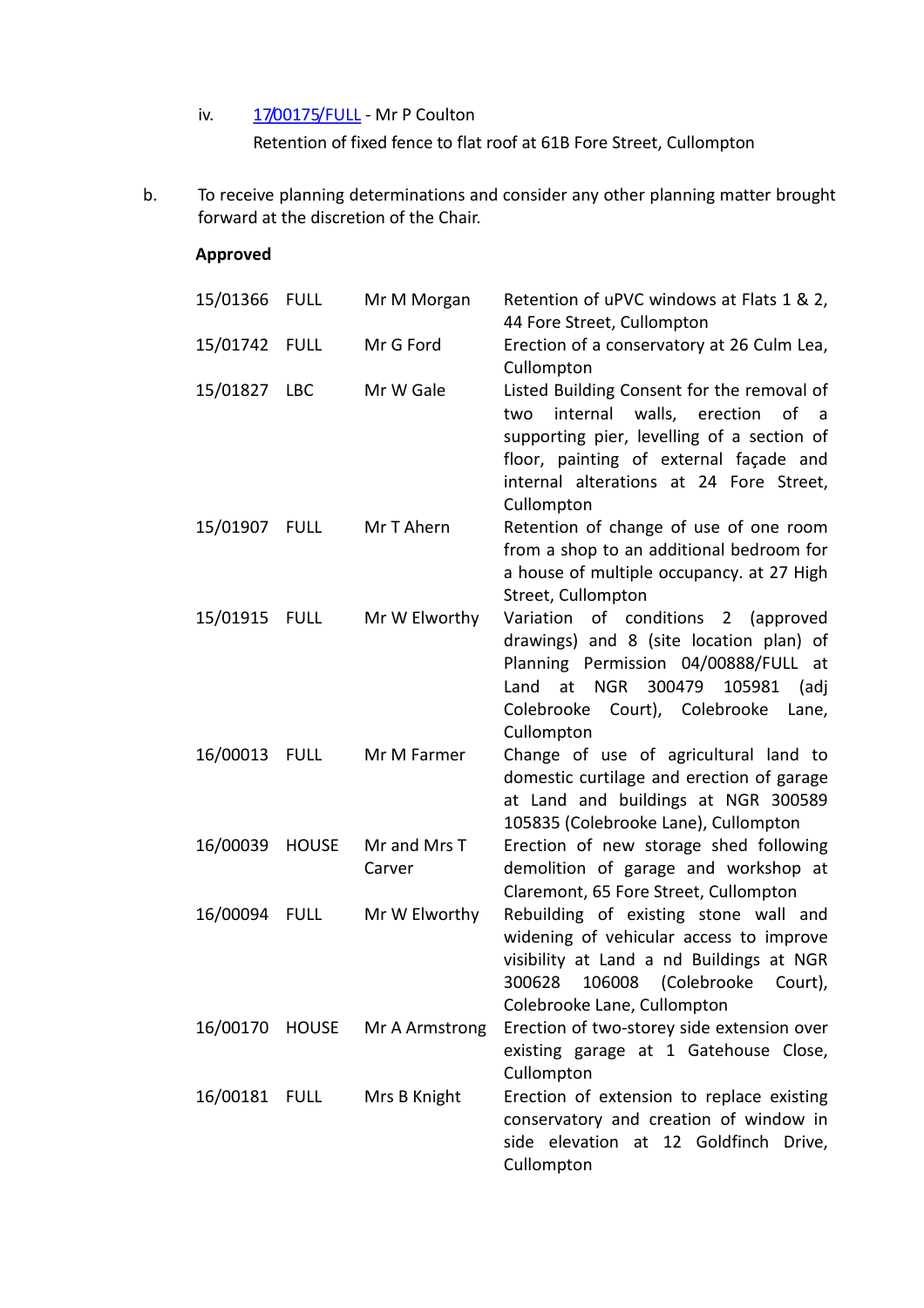| 16/00188 HOUSE           | Mr and Mrs T<br>Carden | Erection of single storey extension at<br>Water's Edge, Mutterton                                                                                          |  |  |
|--------------------------|------------------------|------------------------------------------------------------------------------------------------------------------------------------------------------------|--|--|
| 16/00194<br><b>HOUSE</b> | Ms D Trim              | Formation of ac cess and provision of<br>hardstanding for the parking of vehicles at<br>Copperhaven, 3 St George's<br>Well,<br>Cullompton                  |  |  |
| Withdrawn                |                        |                                                                                                                                                            |  |  |
| 15/01879 FULL            | Mr S Lawson            | Change of use of 1.865 Ha from leisure to<br>Class B1 Light Industrial and alterations to<br>visibility splay at Land at NGR 299987<br>102415 (Quad World) |  |  |

- c. To consider applications from neighbouring Parishes.
- 6. **Neighbourhood Plan:** To receive an update.
- 7. **Correspondence**: To consider correspondence received after the despatch of this Agenda.
- 8. **Date and time of the next meeting**: Thursday 23 February 2017 commencing at 6pm.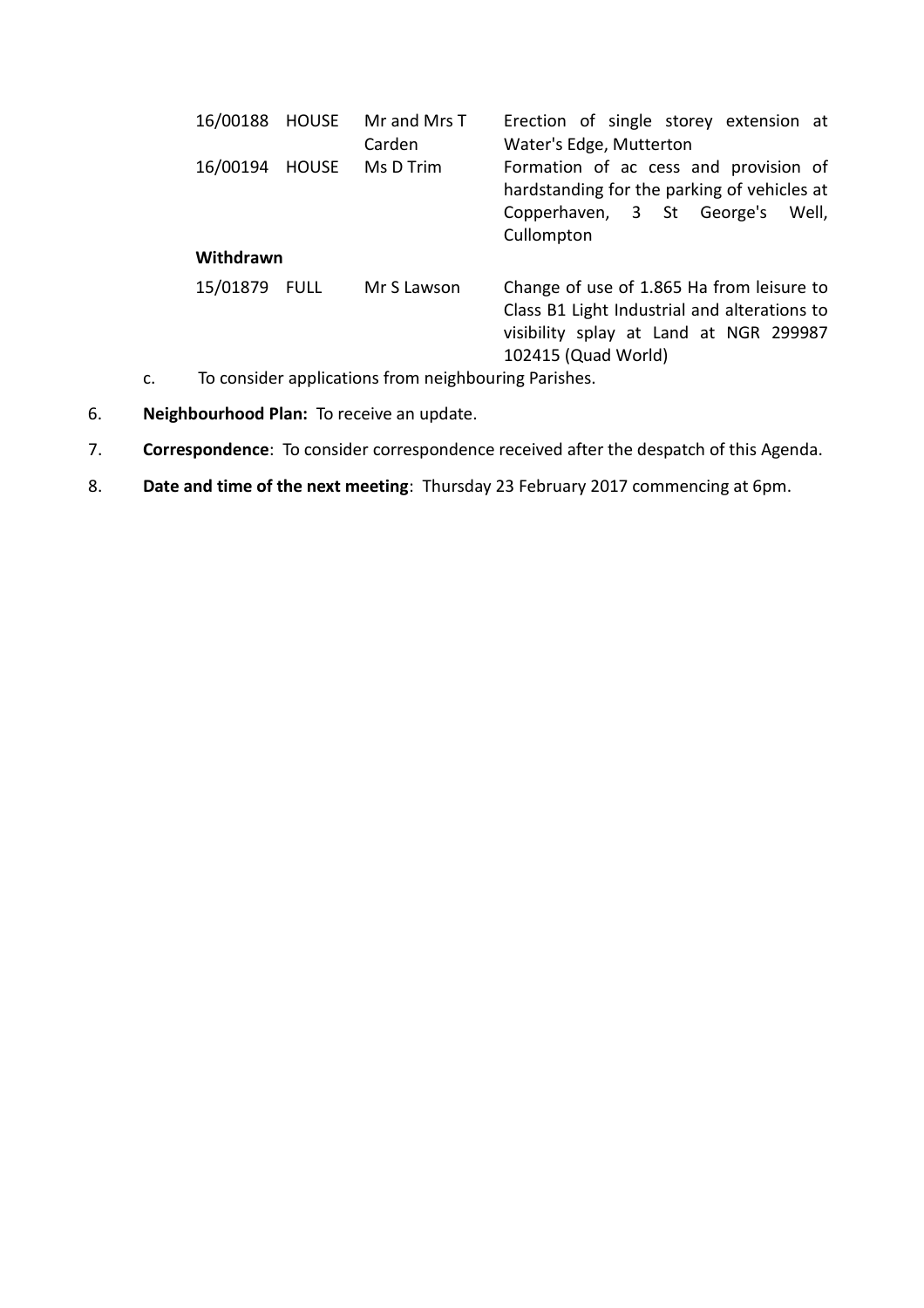## **APPENDIX A**



#### **Planning and Licensing Committee** held on **Thursday 26 January 2017 commencing at 6pm in Cullompton Town Hall**

Membership: Councillors Eileen Andrews, Gordon Guest, Janet Johns, Christopher Standford, Kate Haslett, Iain Emmett, Daniel Barnes.

Those present: Councillors Janet Johns (Chair), Daniel Barnes, Iain Emmett, Chris Standford.

The Assistant Town Clerk (Clerk)

Councillor Richard Thorne

# **AGENDA**

- 1. **Apologies**: Apologies were received and accepted from Councillors Gordon Guest (personal) and Eileen Andrews (personal).
- 2. **Declarations of Interests** : To receive declarations of disclosable pecuniary interests and personal interests. None.
- 3. **Minutes**: The m inutes of the Planning and Licensi ng Committee meeting held on 12 January 2017 were adopted as a true and correct record of the meeting and signed as such. Proposed Councillor Iain Emmett, seconded Councillor Daniel Barnes.
- 4. **Public Question Time**: As there were no members of the public present, this section of the meeting did not take place.
- 5. **Planning and Licensing Matters**:
	- a. To consider and make comment on planning applications received for Cullompton 21 and available to view at the [Planning Portal](https://planning.middevon.gov.uk/online-applications/applicationDetails.do?activeTab=documents&keyVal=OG45QSKS07T00):
		- i. [16/01858/FULL](https://planning.middevon.gov.uk/online-applications/simpleSearchResults.do?action=firstPage) Mr and Mrs P Barratt

Erection of ancillary accommodation for holiday let at 3 Hayne Barton Cottages, Cullompton.

**Recommend grant permission. Proposed Councillor Iain Emmett, seconded Councillor Daniel Barnes.**

ii. [17/00053/HOUSE](https://planning.middevon.gov.uk/online-applications/simpleSearchResults.do?action=firstPage) - Mr M Willis

Erection of two storey side extension and sing le storey rear extension at 5 Langford Green, Langford.

**Recommend grant permission. Proposed Councillor Daniel Barnes, seconded Councillor Iain Emmett.**